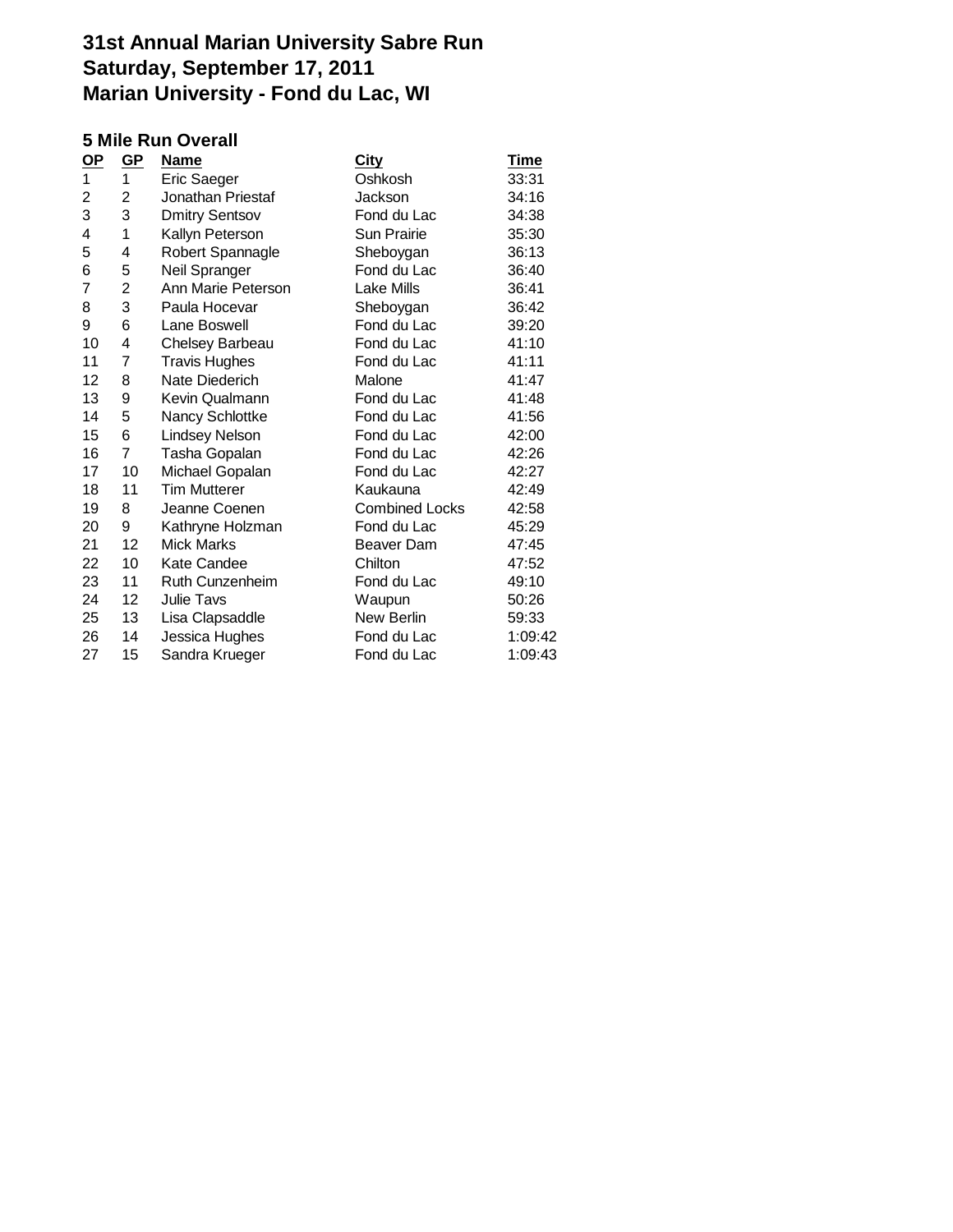### **5 Mile Run Female**

| $OP$ | $GP$         | <b>Name</b>            | <b>City</b>           | <b>Time</b> |
|------|--------------|------------------------|-----------------------|-------------|
| 4    | $\mathbf{1}$ | Kallyn Peterson        | Sun Prairie           | 35:30       |
| 7    | 2            | Ann Marie Peterson     | Lake Mills            | 36:41       |
| 8    | 3            | Paula Hocevar          | Sheboygan             | 36:42       |
| 10   | 4            | Chelsey Barbeau        | Fond du Lac           | 41:10       |
| 14   | 5            | Nancy Schlottke        | Fond du Lac           | 41:56       |
| 15   | 6            | <b>Lindsey Nelson</b>  | Fond du Lac           | 42:00       |
| 16   | 7            | Tasha Gopalan          | Fond du Lac           | 42:26       |
| 19   | 8            | Jeanne Coenen          | <b>Combined Locks</b> | 42:58       |
| 20   | 9            | Kathryne Holzman       | Fond du Lac           | 45:29       |
| 22   | 10           | <b>Kate Candee</b>     | Chilton               | 47:52       |
| 23   | 11           | <b>Ruth Cunzenheim</b> | Fond du Lac           | 49:10       |
| 24   | 12           | Julie Tavs             | Waupun                | 50:26       |
| 25   | 13           | Lisa Clapsaddle        | New Berlin            | 59:33       |
| 26   | 14           | Jessica Hughes         | Fond du Lac           | 1:09:42     |
| 27   | 15           | Sandra Krueger         | Fond du Lac           | 1:09:43     |
|      |              |                        |                       |             |

# **31st Annual Marian University Sabre Run Saturday, September 17, 2011 Marian University - Fond du Lac, WI**

### **5 Mile Run Male**

| <u>OP</u> | <b>GP</b> | <b>Name</b>           | <b>City</b> | <b>Time</b> |
|-----------|-----------|-----------------------|-------------|-------------|
| -1        | 1         | <b>Eric Saeger</b>    | Oshkosh     | 33:31       |
| 2         | 2         | Jonathan Priestaf     | Jackson     | 34:16       |
| 3         | 3         | <b>Dmitry Sentsov</b> | Fond du Lac | 34:38       |
| 5         | 4         | Robert Spannagle      | Sheboygan   | 36:13       |
| 6         | 5         | Neil Spranger         | Fond du Lac | 36:40       |
| 9         | 6         | Lane Boswell          | Fond du Lac | 39:20       |
| 11        | 7         | <b>Travis Hughes</b>  | Fond du Lac | 41:11       |
| 12        | 8         | Nate Diederich        | Malone      | 41:47       |
| 13        | 9         | Kevin Qualmann        | Fond du Lac | 41:48       |
| 17        | 10        | Michael Gopalan       | Fond du Lac | 42:27       |
| 18        | 11        | <b>Tim Mutterer</b>   | Kaukauna    | 42:49       |
| 21        | 12        | <b>Mick Marks</b>     | Beaver Dam  | 47:45       |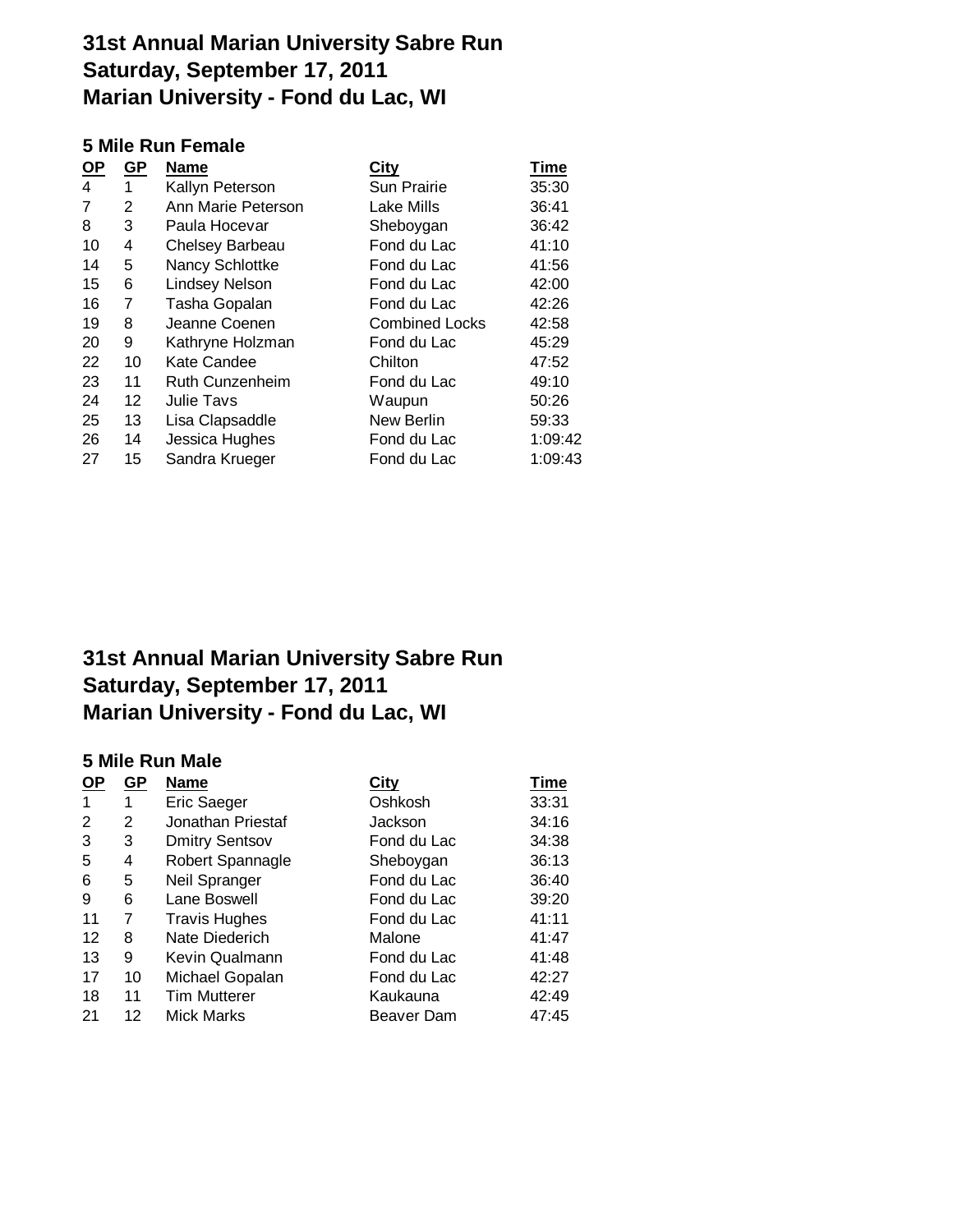### **2 Mile Run Overall**

| $OP$ | GP             | <b>Name</b>                | <u>City</u>           | <u>Time</u> |
|------|----------------|----------------------------|-----------------------|-------------|
| 1    | 1              | Jose Roman                 | Huinesville, IL       | 11:43       |
| 2    | 2              | <b>Mark Clinton</b>        | Fond du Lac           | 12:12       |
| 3    | 3              | <b>Anthony Phillips</b>    | Fond du Lac           | 12:45       |
| 4    | 4              | <b>Tommy Letkewicz</b>     | Malone                | 12:48       |
| 5    | 5              | <b>Eric Saeger</b>         | Oshkosh               | 13:11       |
| 6    | 6              | Daniel Burghardt           | Fond du Lac           | 13:20       |
| 7    | $\overline{7}$ | <b>Prince Herdle</b>       | Lake Zurich, IL       | 13:32       |
| 8    | 8              | Ales Kolenovsky            | Whitefish Bay         | 13:35       |
| 9    | 9              | Michael McCurtain          | Eagle River, AK       | 13:40       |
| 10   | 10             | <b>Christopher Gross</b>   | Fond du Lac           | 13:45       |
| 11   | 11             | Samuel Koslowski           | Neenah                | 13:52       |
| 12   | 12             | <b>Michael Miller</b>      | Mayville              | 13:57       |
| 13   | $\mathbf{1}$   | Pamela Gray Verhulst       | Ripon                 | 14:10       |
| 14   | $\overline{2}$ | Maureen Tobias             | <b>Rock Springs</b>   | 14:46       |
| 15   | 13             | <b>Richard Knar</b>        | Fond du Lac           | 14:47       |
| 16   | 14             | Tom Letkewicz              | Malone                | 14:48       |
| 17   | 3              | Jolene Burmeister          | Hartford              | 14:51       |
| 18   | 15             | <b>Brian Moser</b>         | Fond du Lac           | 15:34       |
| 19   | 4              | Kathi Seidl-Deschand       | Fond du Lac           | 15:47       |
| 20   | 16             | Carlos Muñoz               | Fond du Lac           | 15:57       |
| 21   | 17             | David Griffiths            | Grafton               | 16:00       |
| 22   | 18             | Alex Gomez                 | Belvidere, IL         | 16:02       |
| 23   | 19             | Joshua Baker               | Fond du Lac           | 16:11       |
| 24   | 20             | <b>Tim Mutterer</b>        | Kaukauna              | 16:30       |
| 25   | 21             | Cody Veleke                | Fond du Lac           | 16:55       |
| 26   | 22             | Rashad Wahab               | Chicago, IL           | 16:55       |
| 27   | 23             | <b>Charles Rufting</b>     | De Pere               | 16:56       |
| 28   | 24             | Adonis Lee                 | Chicago, IL           | 16:56       |
| 29   | 25             | Jake Coenen                | <b>Combined Locks</b> | 16:57       |
| 30   | 26             | Jordan Beck                | Lomira                | 16:57       |
| 31   | 27             | Mike Keller                | Oostburg              | 17:51       |
| 32   | 5              | <b>Renee Peters</b>        | Green Lake            | 18:25       |
| 33   | 6              | <b>Brittani Church</b>     | San Diego, CA         | 18:37       |
| 34   | 7              | Aimee Stolt                | Plymouth, MN          | 18:38       |
| 35   | 28             | LA Gray                    | Fond du Lac           | 19:14       |
| 36   | 8              | Elizabeth McDuffie         | Milwaukee             | 19:26       |
| 37   | 9              | Marcia Balthazor           | <b>West Allis</b>     | 19:57       |
| 38   | 10             | Lori Werdin                | Fond du Lac           | 20:42       |
| 39   | 29             | Sam Stoppleworth           | Oakfield              | 20:47       |
| 40   | 11             | <b>Treena Stoppleworth</b> | <b>Brownsville</b>    | 20:49       |
| 41   | 30             | James Gray                 | Waukesha              | 20:51       |
| 42   | 12             | Susan Osier                | Fond du Lac           | 20:52       |
| 43   | 13             | Jackie Hug                 | Campbellsport         | 21:32       |
| 44   | 14             | Katie Herriges             | Kewaskum              | 21:36       |
| 45   | 31             | Eric Gross                 | Reedsburg             | 21:54       |
|      |                |                            |                       |             |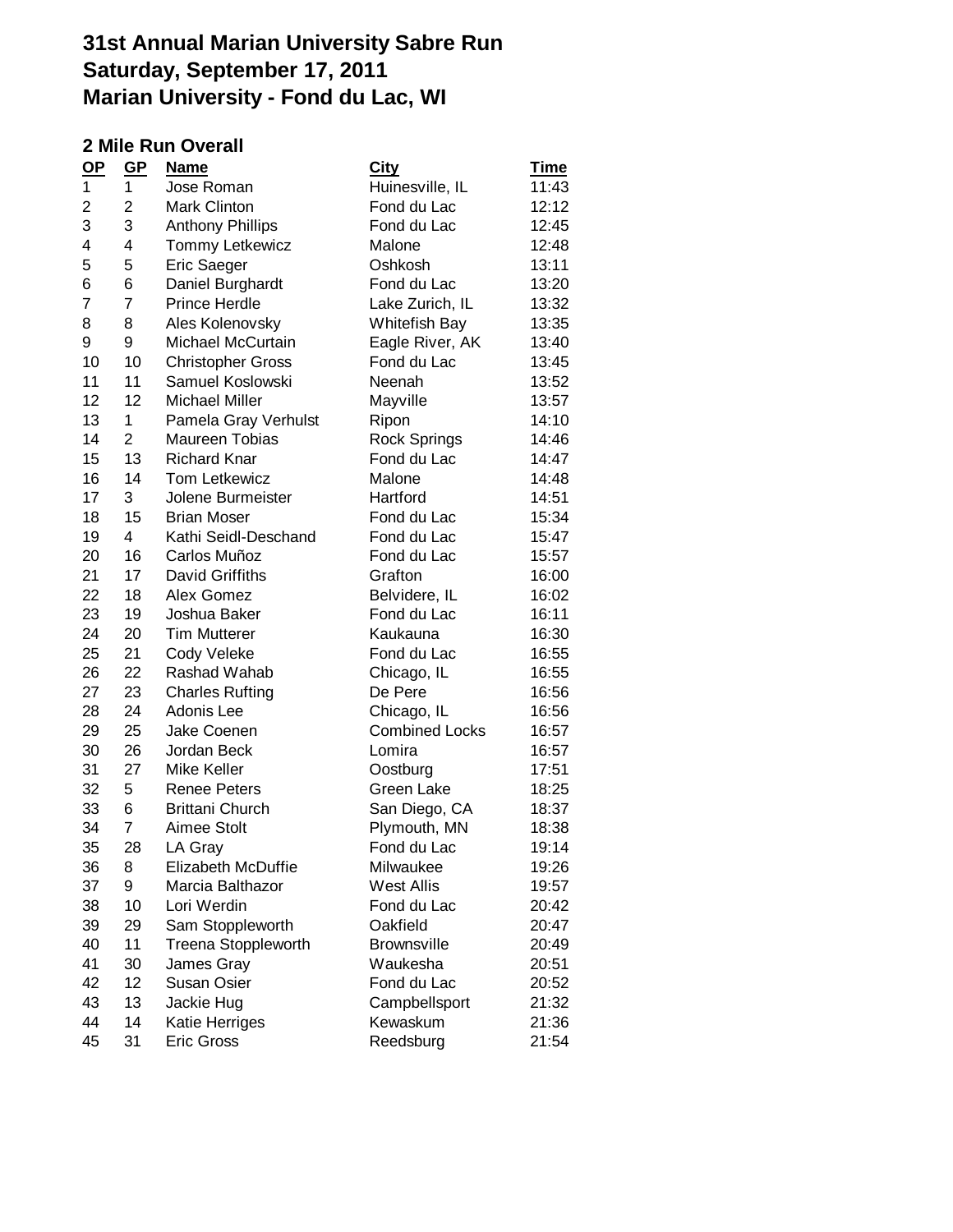## **2 Mile Run Female**

| <u>OP</u> | $\underline{\mathsf{GP}}$ | <b>Name</b>                | City               | <b>Time</b> |
|-----------|---------------------------|----------------------------|--------------------|-------------|
| 13        | 1                         | Pamela Gray Verhulst       | Ripon              | 14:10       |
| 14        | 2                         | Maureen Tobias             | Rock Springs       | 14:46       |
| 17        | 3                         | Jolene Burmeister          | Hartford           | 14:51       |
| 19        | 4                         | Kathi Seidl-Deschand       | Fond du Lac        | 15:47       |
| 32        | 5                         | <b>Renee Peters</b>        | Green Lake         | 18:25       |
| 33        | 6                         | <b>Brittani Church</b>     | San Diego, CA      | 18:37       |
| 34        | 7                         | Aimee Stolt                | Plymouth, MN       | 18:38       |
| 36        | 8                         | Elizabeth McDuffie         | Milwaukee          | 19:26       |
| 37        | 9                         | Marcia Balthazor           | West Allis         | 19:57       |
| 38        | 10                        | Lori Werdin                | Fond du Lac        | 20:42       |
| 40        | 11                        | <b>Treena Stoppleworth</b> | <b>Brownsville</b> | 20:49       |
| 42        | 12                        | Susan Osier                | Fond du Lac        | 20:52       |
| 43        | 13                        | Jackie Hug                 | Campbellsport      | 21:32       |
| 44        | 14                        | Katie Herriges             | Kewaskum           | 21:36       |
|           |                           |                            |                    |             |

## **31st Annual Marian University Sabre Run Saturday, September 17, 2011 Marian University - Fond du Lac, WI**

#### **2 Mile Run Male**

| $\mathbf{Q}$ P | GP | Name                     | <b>City</b>           | <b>Time</b> |
|----------------|----|--------------------------|-----------------------|-------------|
| 1              | 1  | Jose Roman               | Huinesville, IL       | 11:43       |
| 2              | 2  | <b>Mark Clinton</b>      | Fond du Lac           | 12:12       |
| 3              | 3  | <b>Anthony Phillips</b>  | Fond du Lac           | 12:45       |
| 4              | 4  | <b>Tommy Letkewicz</b>   | Malone                | 12:48       |
| 5              | 5  | Eric Saeger              | Oshkosh               | 13:11       |
| 6              | 6  | Daniel Burghardt         | Fond du Lac           | 13:20       |
| 7              | 7  | <b>Prince Herdle</b>     | Lake Zurich, IL       | 13:32       |
| 8              | 8  | Ales Kolenovsky          | <b>Whitefish Bay</b>  | 13:35       |
| 9              | 9  | Michael McCurtain        | Eagle River, AK       | 13:40       |
| 10             | 10 | <b>Christopher Gross</b> | Fond du Lac           | 13:45       |
| 11             | 11 | Samuel Koslowski         | Neenah                | 13:52       |
| 12             | 12 | Michael Miller           | Mayville              | 13:57       |
| 15             | 13 | <b>Richard Knar</b>      | Fond du Lac           | 14:47       |
| 16             | 14 | Tom Letkewicz            | Malone                | 14:48       |
| 18             | 15 | <b>Brian Moser</b>       | Fond du Lac           | 15:34       |
| 20             | 16 | Carlos Muñoz             | Fond du Lac           | 15:57       |
| 21             | 17 | David Griffiths          | Grafton               | 16:00       |
| 22             | 18 | Alex Gomez               | Belvidere, IL         | 16:02       |
| 23             | 19 | Joshua Baker             | Fond du Lac           | 16:11       |
| 24             | 20 | <b>Tim Mutterer</b>      | Kaukauna              | 16:30       |
| 25             | 21 | Cody Veleke              | Fond du Lac           | 16:55       |
| 26             | 22 | Rashad Wahab             | Chicago, IL           | 16:55       |
| 27             | 23 | <b>Charles Rufting</b>   | De Pere               | 16:56       |
| 28             | 24 | Adonis Lee               | Chicago, IL           | 16:56       |
| 29             | 25 | Jake Coenen              | <b>Combined Locks</b> | 16:57       |
| 30             | 26 | Jordan Beck              | Lomira                | 16:57       |
| 31             | 27 | Mike Keller              | Oostburg              | 17:51       |
| 35             | 28 | LA Gray                  | Fond du Lac           | 19:14       |
| 39             | 29 | Sam Stoppleworth         | Oakfield              | 20:47       |
| 41             | 30 | James Gray               | Waukesha              | 20:51       |
| 45             | 31 | <b>Eric Gross</b>        | Reedsburg             | 21:54       |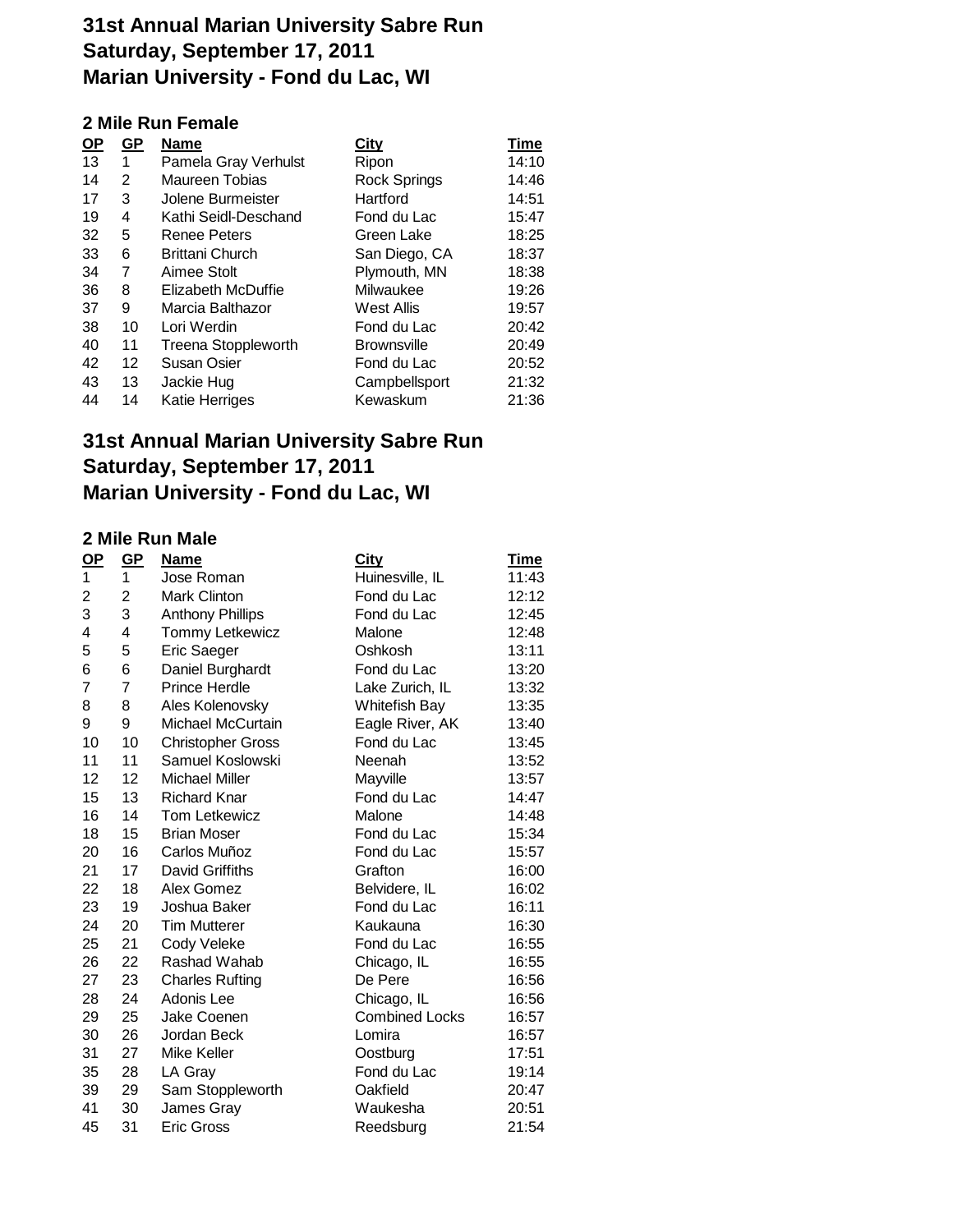### **3 Mile Walk Overall**

| $\underline{\mathsf{GP}}$ | <b>Name</b>           | <u>City</u> | <u>Time</u> |
|---------------------------|-----------------------|-------------|-------------|
| 1                         | <b>Gary Soldner</b>   | Fox Lake    | 33:25       |
| 1                         | <b>Terry Drake</b>    | Fond du Lac | 39:34       |
| 2                         | Nicole Weihert        | Fond du Lac | 43:05       |
| 2                         | <b>Dustin Andrew</b>  | Fond du Lac | 43:06       |
| 3                         | Kaitlin Scheer        | Milwaukee   | 43:06       |
| 4                         | Jennifer Schoonover   | Fond du Lac | 43:23       |
| 5                         | Vanessa Drab          | Fond du Lac | 45:51       |
| 6                         | Desirea Giese         | Fond du Lac | 45:52       |
| 7                         | Julie Seibel          | Mt. Calvary | 47:10       |
| 8                         | <b>Cindy Matznick</b> | Mt. Calvary | 47:11       |
| 3                         | John Witkowski        | Fond du Lac | 48:54       |
| 4                         | Chris Durkin          | Oshkosh     | 48:56       |
| 9                         | <b>Terri Passow</b>   | Oshkosh     | 48:57       |
| 10                        | Kari Champeau         | Fond du Lac | 49:43       |
| 11                        | Jodi Van Nocker       | Fond du Lac | 49:44       |
| 5                         | Jim Riesenberg        | Plymouth    | 50:20       |
| 12                        | Lashaunda Johnson     | Fond du Lac | 50:25       |
| 6                         | Randy Schoonover      | Fond du Lac | 53:06       |
| 13                        | <b>Coleen Nitz</b>    | Van Dyne    | 53:08       |
| 14                        | Kelly Gozdziewski     | Chilton     | 53:25       |
| 7                         | Tony Gozdziewski      | Chilton     | 53:27       |
|                           |                       |             |             |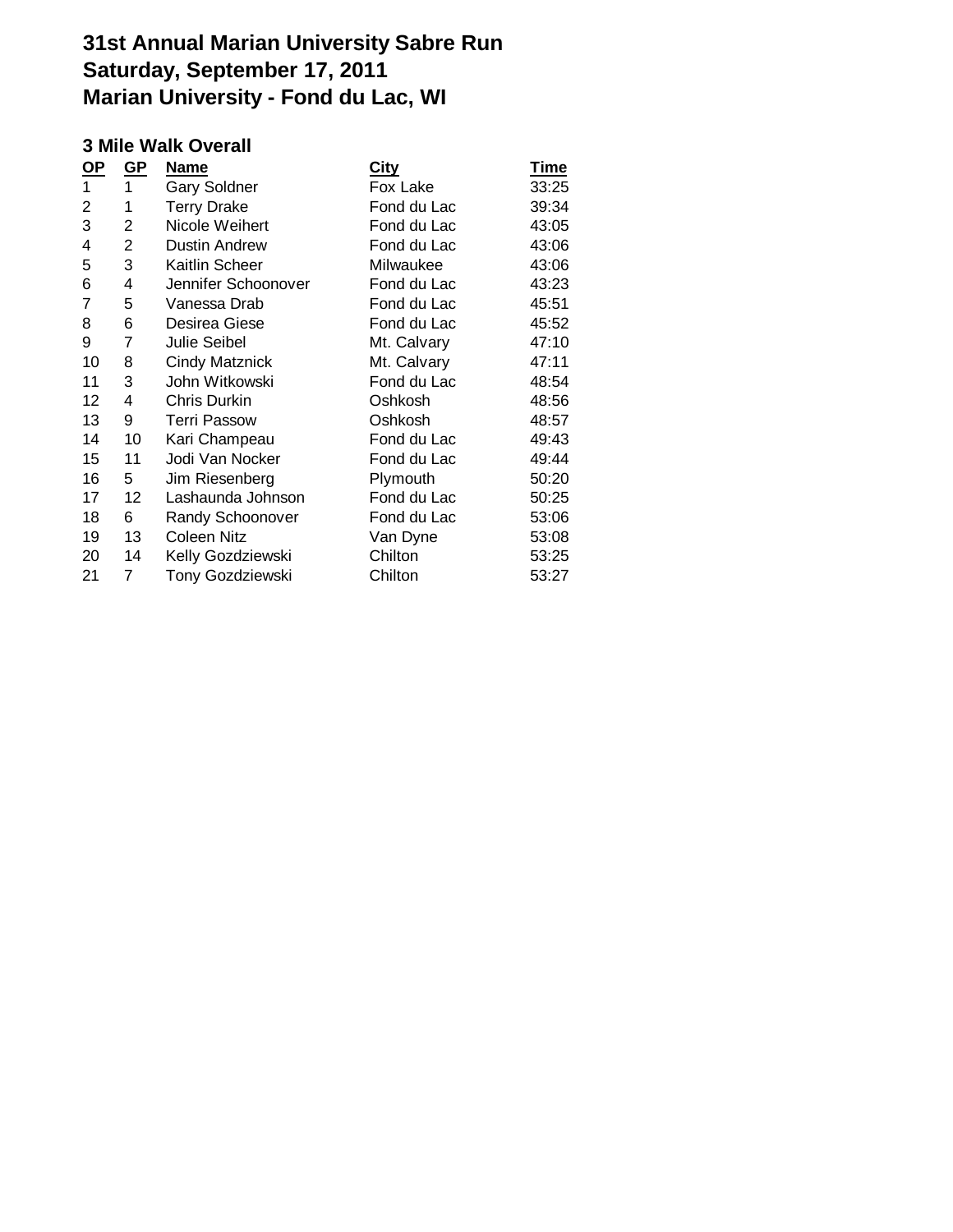### **3 Mile Walk Female**

| <u>OP</u> | GP              | <b>Name</b>           | City        | <b>Time</b> |
|-----------|-----------------|-----------------------|-------------|-------------|
| 2         | 1               | <b>Terry Drake</b>    | Fond du Lac | 39:34       |
| 3         | 2               | Nicole Weihert        | Fond du Lac | 43:05       |
| 5         | 3               | Kaitlin Scheer        | Milwaukee   | 43:06       |
| 6         | 4               | Jennifer Schoonover   | Fond du Lac | 43:23       |
| 7         | 5               | Vanessa Drab          | Fond du Lac | 45:51       |
| 8         | 6               | Desirea Giese         | Fond du Lac | 45:52       |
| 9         | 7               | <b>Julie Seibel</b>   | Mt. Calvary | 47:10       |
| 10        | 8               | <b>Cindy Matznick</b> | Mt. Calvary | 47:11       |
| 13        | 9               | <b>Terri Passow</b>   | Oshkosh     | 48:57       |
| 14        | 10              | Kari Champeau         | Fond du Lac | 49:43       |
| 15        | 11              | Jodi Van Nocker       | Fond du Lac | 49:44       |
| 17        | 12 <sup>2</sup> | Lashaunda Johnson     | Fond du Lac | 50:25       |
| 19        | 13              | Coleen Nitz           | Van Dyne    | 53:08       |
| 20        | 14              | Kelly Gozdziewski     | Chilton     | 53:25       |
|           |                 |                       |             |             |

# **31st Annual Marian University Sabre Run Saturday, September 17, 2011 Marian University - Fond du Lac, WI**

### **3 Mile Walk Male**

| <b>OP</b> | GP | <b>Name</b>          | <b>City</b> | <u>Time</u> |
|-----------|----|----------------------|-------------|-------------|
| 1         | 1  | <b>Gary Soldner</b>  | Fox Lake    | 33:25       |
| 4         | 2  | <b>Dustin Andrew</b> | Fond du Lac | 43:06       |
| 11        | 3  | John Witkowski       | Fond du Lac | 48:54       |
| 12        | 4  | Chris Durkin         | Oshkosh     | 48:56       |
| 16        | 5  | Jim Riesenberg       | Plymouth    | 50:20       |
| 18        | 6  | Randy Schoonover     | Fond du Lac | 53:06       |
| -21       | 7  | Tony Gozdziewski     | Chilton     | 53:27       |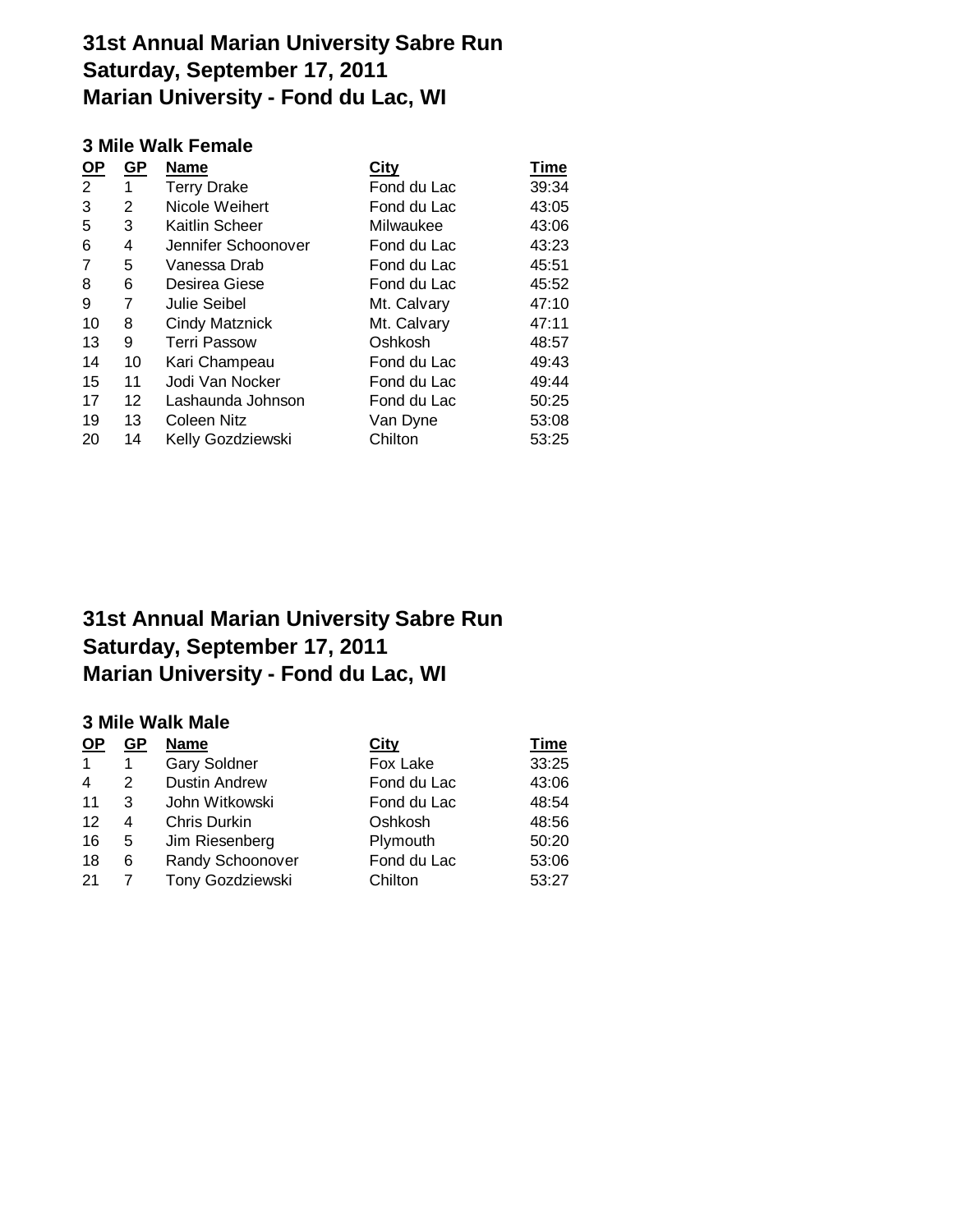### **1 Mile Kids Run 12 & Under Overall**

| <b>OP</b>      | <b>GP</b>     | <b>Name</b>            | <b>City</b> | Time  |
|----------------|---------------|------------------------|-------------|-------|
|                | 1             | <b>Ally Gietzel</b>    | Fond du Lac | 6:34  |
| 2              | 1             | Ben Stoffel-Murray     | Fond du Lac | 7:47  |
| 3              | 2             | Abe Stoffel-Murray     | Fond du Lac | 7:59  |
| $\overline{4}$ | 3             | Noah Schoenbach        | Fond du Lac | 8:06  |
| 5              | 4             | <b>Zack Gietzel</b>    | Fond du Lac | 8:15  |
| 6              | 5             | Michael Deschand       | Fond du Lac | 8:49  |
| 7              | $\mathcal{P}$ | Jaimie Deschand        | Fond du Lac | 9:34  |
| 8              | 6             | <b>Cameron Schmidt</b> | Fond du Lac | 13:23 |

## **31st Annual Marian University Sabre Run Saturday, September 17, 2011 Marian University - Fond du Lac, WI**

### **1 Mile Kids Run 12 & Under Female**

| <b>OP</b> | <b>GP</b> | Name            | City        | Time |
|-----------|-----------|-----------------|-------------|------|
|           |           | 1 Ally Gietzel  | Fond du Lac | 6:34 |
|           |           | Jaimie Deschand | Fond du Lac | 9:34 |

# **31st Annual Marian University Sabre Run Saturday, September 17, 2011 Marian University - Fond du Lac, WI**

### **1 Mile Kids Run 12 & Under Male**

| <b>OP</b> | GP | <b>Name</b>            | City        | Time  |
|-----------|----|------------------------|-------------|-------|
| 2         |    | Ben Stoffel-Murray     | Fond du Lac | 7:47  |
| 3         | 2  | Abe Stoffel-Murray     | Fond du Lac | 7:59  |
| 4         | 3  | Noah Schoenbach        | Fond du Lac | 8:06  |
| 5         | 4  | <b>Zack Gietzel</b>    | Fond du Lac | 8:15  |
| 6         | 5  | Michael Deschand       | Fond du Lac | 8:49  |
| 8         | 6  | <b>Cameron Schmidt</b> | Fond du Lac | 13:23 |